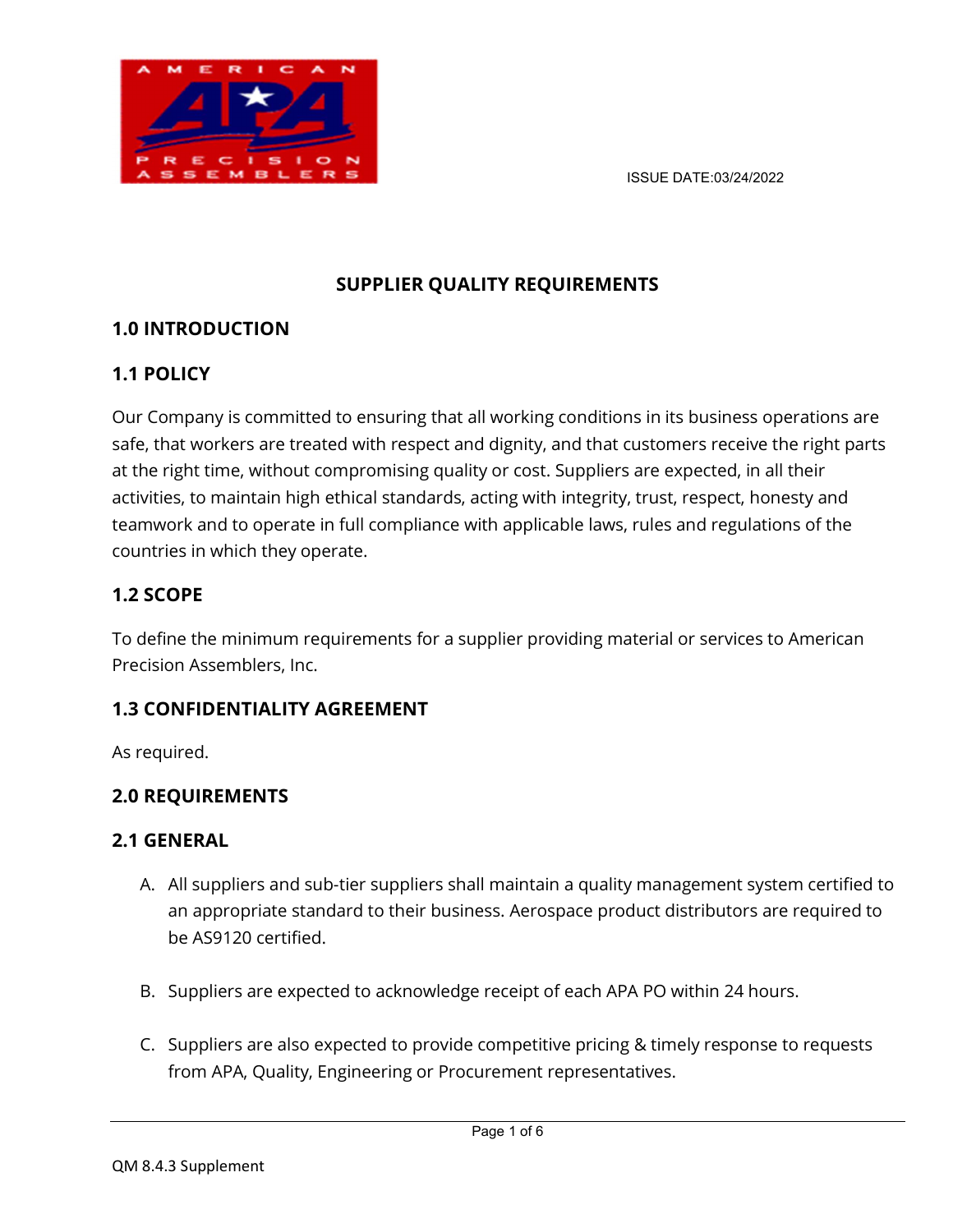

#### ISSUE DATE:03/24/2022

- D. Expectations are that 100% Quality and Delivery performance is maintained. Suppliers not meeting our expectations or with an undesirable PPM metric will be issued a supplier corrective action, which may include a report to the end customer during regular business reviews.
- E. If a supplier is issued a Corrective Action Request by APA immediate containment of the discrepancy is expected to prevent further erroneous shipments. Investigation, root cause determination, and a corrective action plan (response to APA) is expected to occur within 10 working days unless requested otherwise. Permanent action is expected to occur within 30 days. Preventive action, where appropriate, is expected to occur within 3 months.
- F. Process control and training system shall be appropriate to maintain product conformity.
- G. When there are Key Characteristics on a drawing, it may be required for those dimensions to have a 30-pc capability study/data submitted prior to approval. (Key Characteristics are the features of a material or part whose variation has a significant influence on product form, fit, performance function, service life, or manufacturability as identified by APA, our customer or identified by the supplier.)
- H. Unless using certified tooling, a minimum required inspection for parts shall comply with level II, C=0 per ANSI/ASQ Z1.4, and comply with "0" defects equal accept, one defect equals rejection of the entire lot. If a rejection, one hundred percent of the lot must be inspected for the characteristic found not meeting the requirements.
- I. If special processes (where resulting output cannot be verified by subsequent monitoring or measurement) are required, Supplier shall establish appropriate procedures, process controls, equipment, personnel training, and records to demonstrate control. APA may specify special process providers when required by our end customers.
- J. Suppliers shall package parts appropriately to protect against damage to internal or external features, especially cosmetic items. This includes moisture protection where applicable.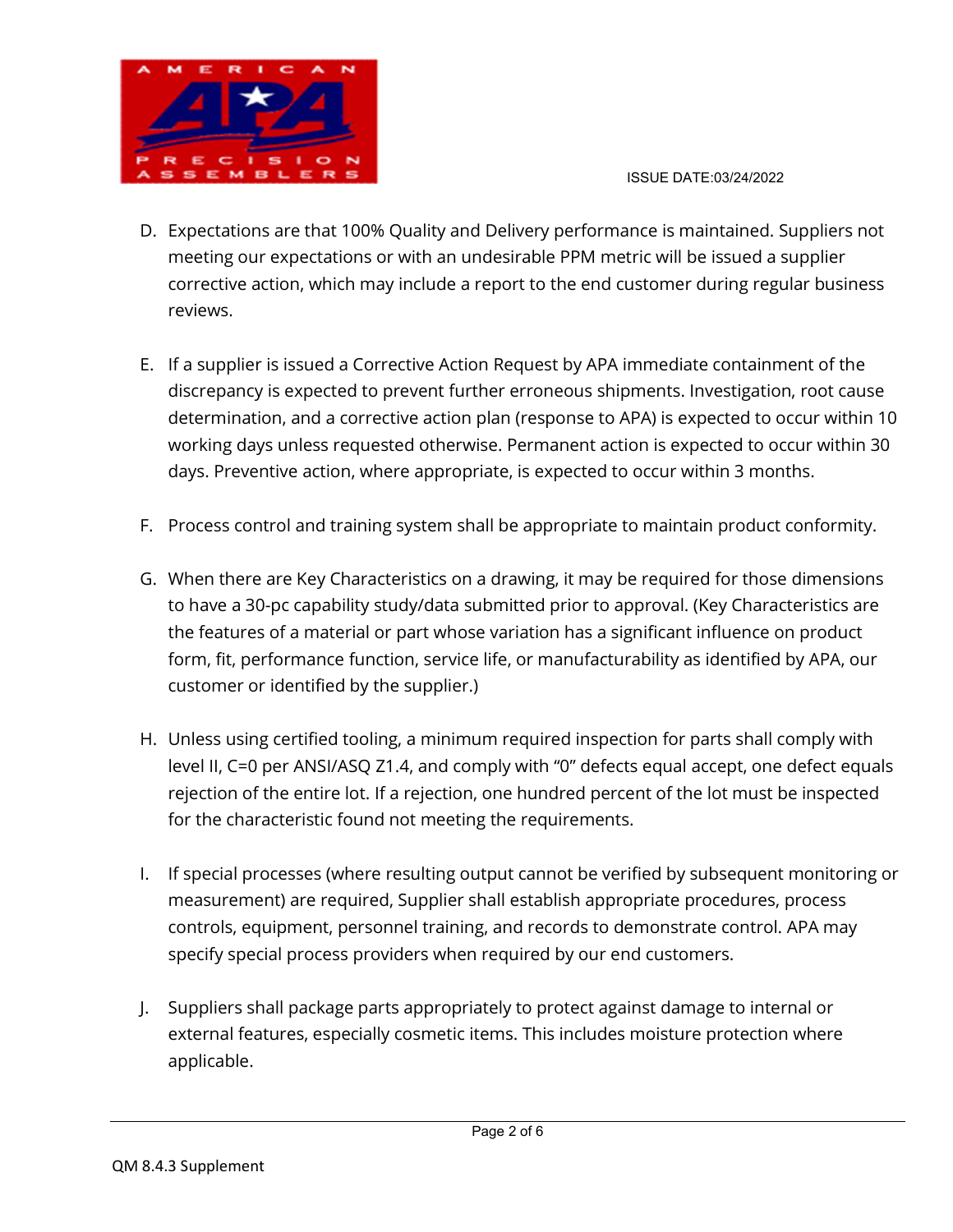

K. The supplier is to provide Material Safety Data Sheets with each shipment, as applicable. Items with a shelf life shall be clearly marked and shall have no less than 50% of their shelf life remaining.

## 2.2 SUBCONTRACTORS

Subcontractors are expected to ship product following FIFO (first into stock is the first out) order.

Lot code assignment for product of the same top level PN shall not duplicate.

Subcontractors that are provided with APA generated documentation, test programs and tooling are expected to maintain revision and quality controls on these items. Subcontractors are expected to provide and inform APA of any changes required to these items.

Subcontractors are required to provide Production records for every lot to APA.

### 2.3 FIRST ARTICLE INSPECTIONS

Manufacturers of parts represented by an engineering drawing shall complete/submit an acceptable First Article Inspection Report, from production ready equipment (NOT from prototype tooling). FAIR data includes all drawing notes, dimensional characteristics, material, and functionality requirements, if applicable. It shall be completed in accordance with the AS9102, or applicable standard.

A FAIR is required for any of the following situations.

- Manufacturing a production or conforming part for the first time.
- A change in the design or configuration of the part.
- When the line or location of production changes.
- After a production lapse of 2 years or more.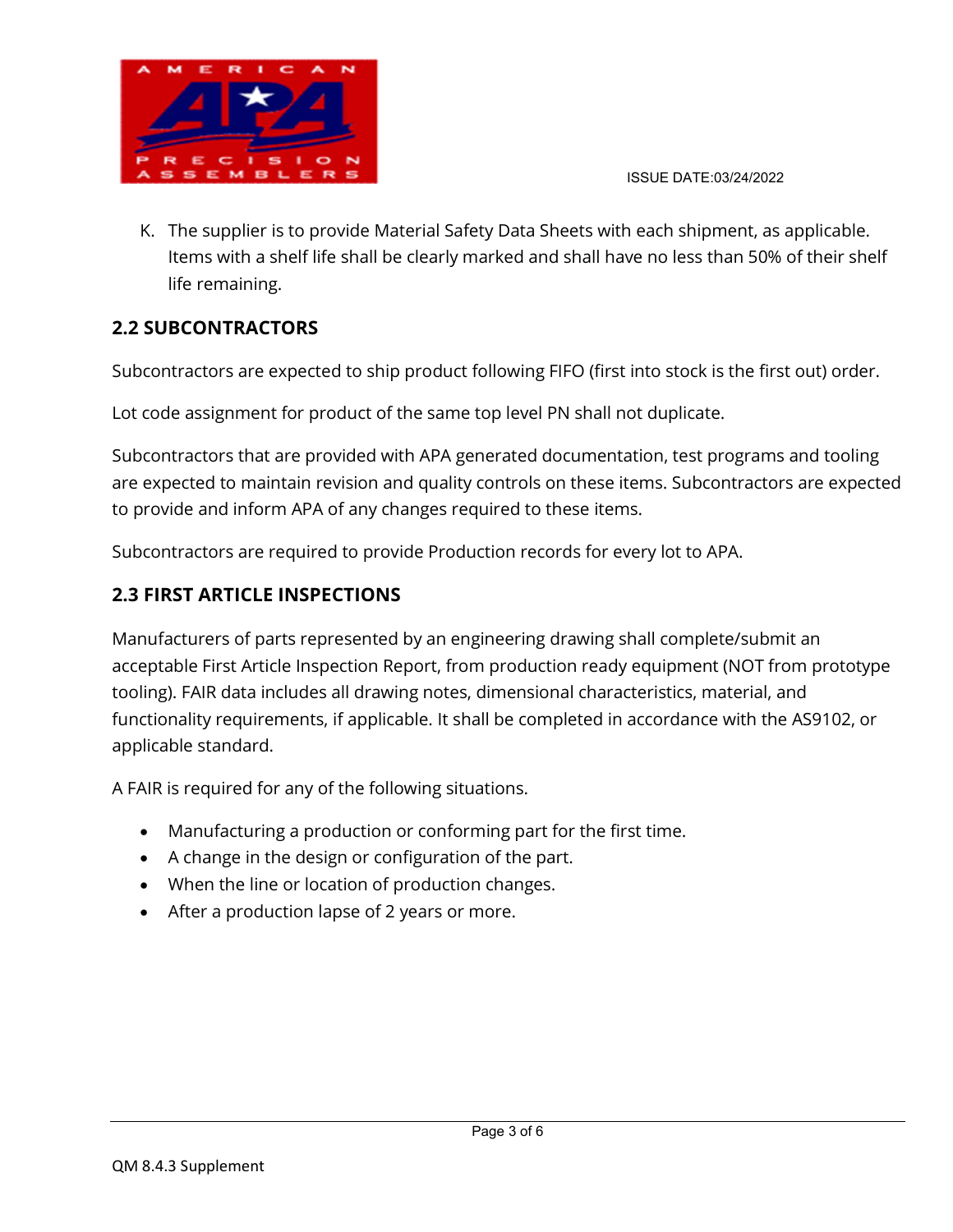

## 2.4 NOTIFICATIONS

Suppliers shall notify APA immediately If supplier becomes aware of released product that was nonconforming.

Supplier shall provide written notification to APA when any of the following occur.

- Intent to relocate production, manufacturing, repair or overhaul of parts and assemblies.
- Physical movement of critical manufacturing or inspection equipment which could affect production or inspection capability.
- Changes in the supply chain that affect the point of manufacture.
- Changes in ownership or key management positions.
- Changes in the Quality Management System that affects any third-party certifications or accreditations such as AS9100, ISO 9001, ISO 9120, ISO 17025, NADCAP, etc.

Supplier shall communicate issues to APA within 24 hours of awareness for any changes in manufacturing Lead Time and/or other exceptions that have the potential to disrupt the supply chain and cause stockouts at the customer level. It is understood that manufacturing conditions caused by pandemic, global or domestic shortages, market conditions, and acts of God may be out of the supplier's control. However, the expectation is the supplier will provide frequent communication and expedite appropriately until satisfactory resolution is completed.

## 2.5 OBSOLESCENCE / END OF LIFE CONTROL

Supplier shall offer a last time buy and provide written notification at least 6 months prior to obsolescence of any material that APA has purchased from the supplier.

### 2.6 COUNTERFEIT PARTS

Suppliers shall implement a Counterfeit Item risk mitigation process internally and with sub-tier suppliers. Suppliers are required to deliver products to APA that are: Obtained either from OEMs or authorized OEM resellers or distributors; Not Counterfeit; and authentically marked with OEM labels and other markings. Any items identified by supplier as counterfeit must be removed from shipments to APA. At any time, if APA has reasonable cause to believe supplier has provided counterfeit material, whether material remains in inventory, WIP, or in a finished good, the supplier will be responsible for all costs deemed necessary and reasonable to investigate and replace the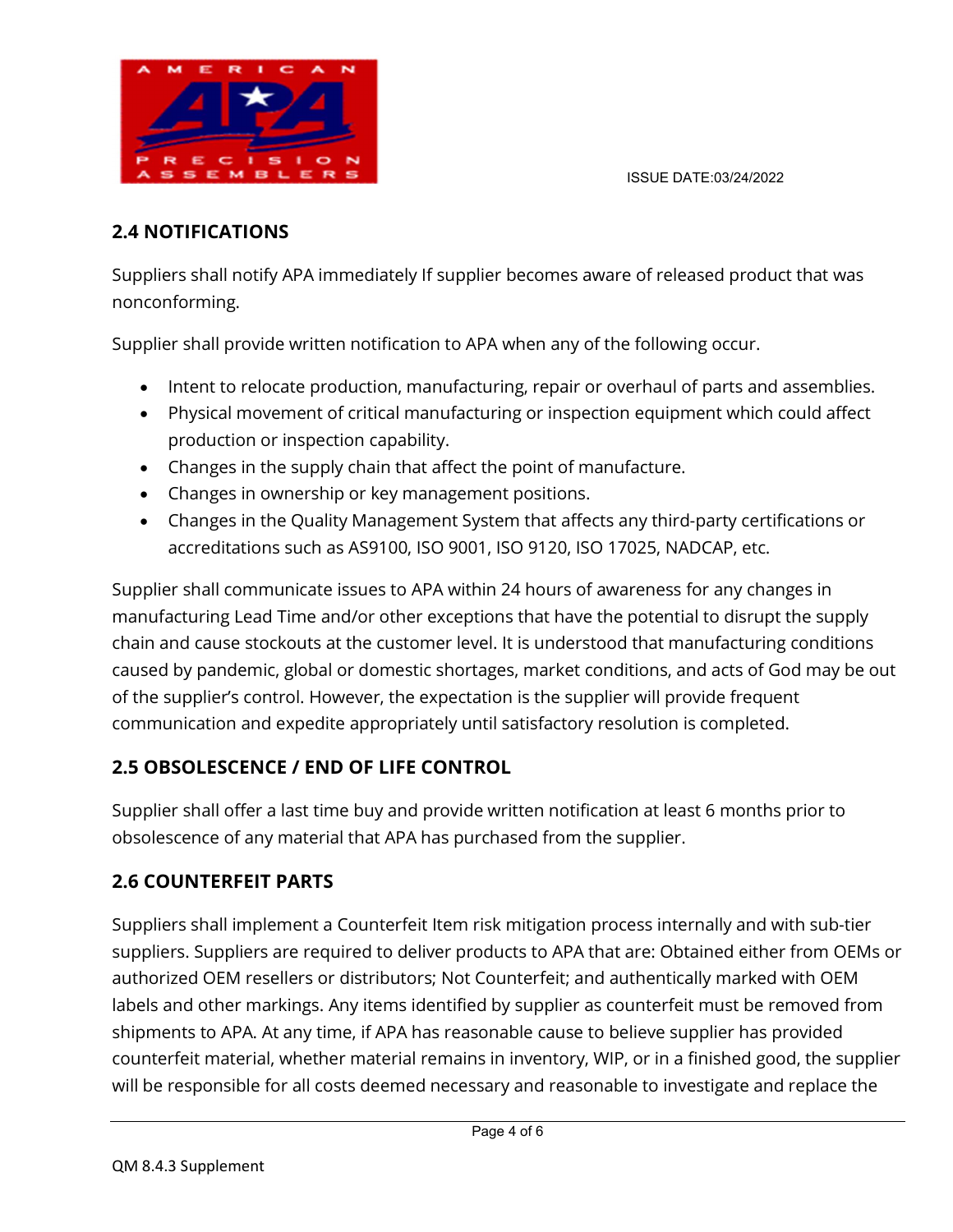

ISSUE DATE:03/24/2022

counterfeit materials. These costs include, but may not be limited to, travel expense, legal expense, shipping costs, fines or penalties, labor, replacement materials, administrative expenses, and the like.

# 2.7 CERTIFICATE OF CONFORMANCE

Suppliers are required to provide a signed and dated Certificate of Conformance for the procured part when specified on the PO. This must include the Part number, PO number, suppliers name, and point of manufacture when applicable. The certificate statement shall assure the part is in conformance will all applicable requirements and specifications. The Statement of Conformity shall contain no ambiguous language such as 'We believe…' or 'To the best of our knowledge…'.

# 2.8 SUPPLY CHAIN FLOW DOWN

Supplier is required to ensure its subcontractors or sub-tier suppliers adhere to any contractual, regulatory, statutory, and material flow down requirements as may be communicated to supplier by purchase order, specification, or other written notification.

Lot-by-Lot controls and traceability to raw material shall be maintained as applicable.

# 2.9 DOCUMENT RETENTION

Quality Records (C of C, Inspection/Test data, Identification as applicable) shall be maintained for a minimum of 5 years unless specified otherwise in a Contract or PO. Longer retention times may be flowed down depending on applicable end customer requirements.

## 2.10 ACCESS

APA, our customers, and applicable regulatory authorities shall be granted access to all facilities involved in our contracts/purchase orders and to all applicable records as necessary to ensure compliance and to verify the supplier's quality system is capable.

The supplier shall provide test specimens for inspection/verification, investigation, or auditing if requested by APA.